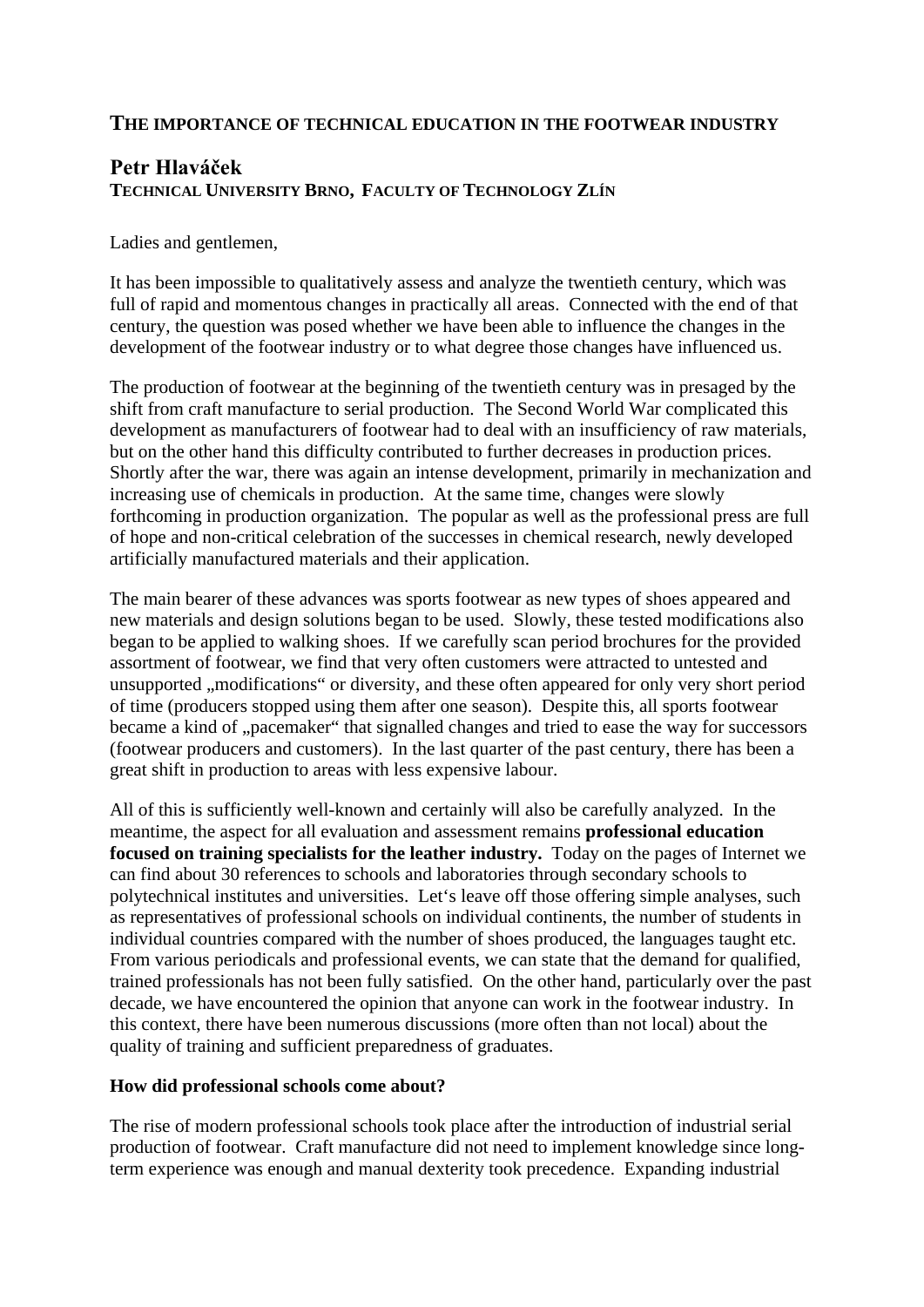production gradually called for the need of professionals with new knowledge. **In all cases, professional education developed in close proximity to prospering footwear enterprises, which as a rule presented or designated the direction of futher research.** Initially, schools were business (private) but later (in the second half of the twentieth century), individual states began to regulate the education system and thus unified conditions and requirements were established (in some countries, the education period, range of professional and general subjects, work period etc. were determined by law).

As a rule, colleges developed in proximity of secondary professional schools and in the 1950s, the first attempts were made at founding universities. First, these were in tanning technology, which managed to organize individual schools with relative ease according to the requirements formulated by scientific advice. The level of science was based on complex chemical processes related to tanning, lubricating, dyeing etc. Generally, at these same schools (universities), professional departments were later expanded for the problems of mechanical technology of footwear production and haberdashery.

If we leaf through the chronicles of professional educational institutions (schools or institutes), we find several interesting facts:

- **Quality professional education originated in all places where successful, prospering enterprises, companies or at least groups of people already existed.**
- **Only successful people create successful (viable) professional education.**
- **Education is always a little behind industry.**

Unfortunately, the twentieth century also offered us a downside to educational development. We can find a series of examples of decline or even failure of several professional schools. The reasons are varied and it would take a long time to describe all of them. Without compromising the complexity of the issue, it is possible to state that failure can be linked with the following causes:

- **Doubt as to the necessity for special preparation of professionals for the footwear industry**
- **Over-emphasis on theoretical training (distance from real work)**
- **Over-emphasis on pragmatism (based only on practical skill)**
- **Great backwardness of instruction, well behind rapid development in practice**
- **Limited accessibility (or lack of interest) by teachers to innovation**
- **Financial problems**

A common factor in all school failures (closed or non-prospering) is **loss of contact with prospering companies, enterprises or groups of motivated people**. Similarly, this is valid for cases of newly established schools. If these are not supplemented by the above mentioned requirements, their successful development is endangered.

Currently, a new phenomenon has manifested itself. Development has become separated from production and a gap has opened not only across state borders, but also within different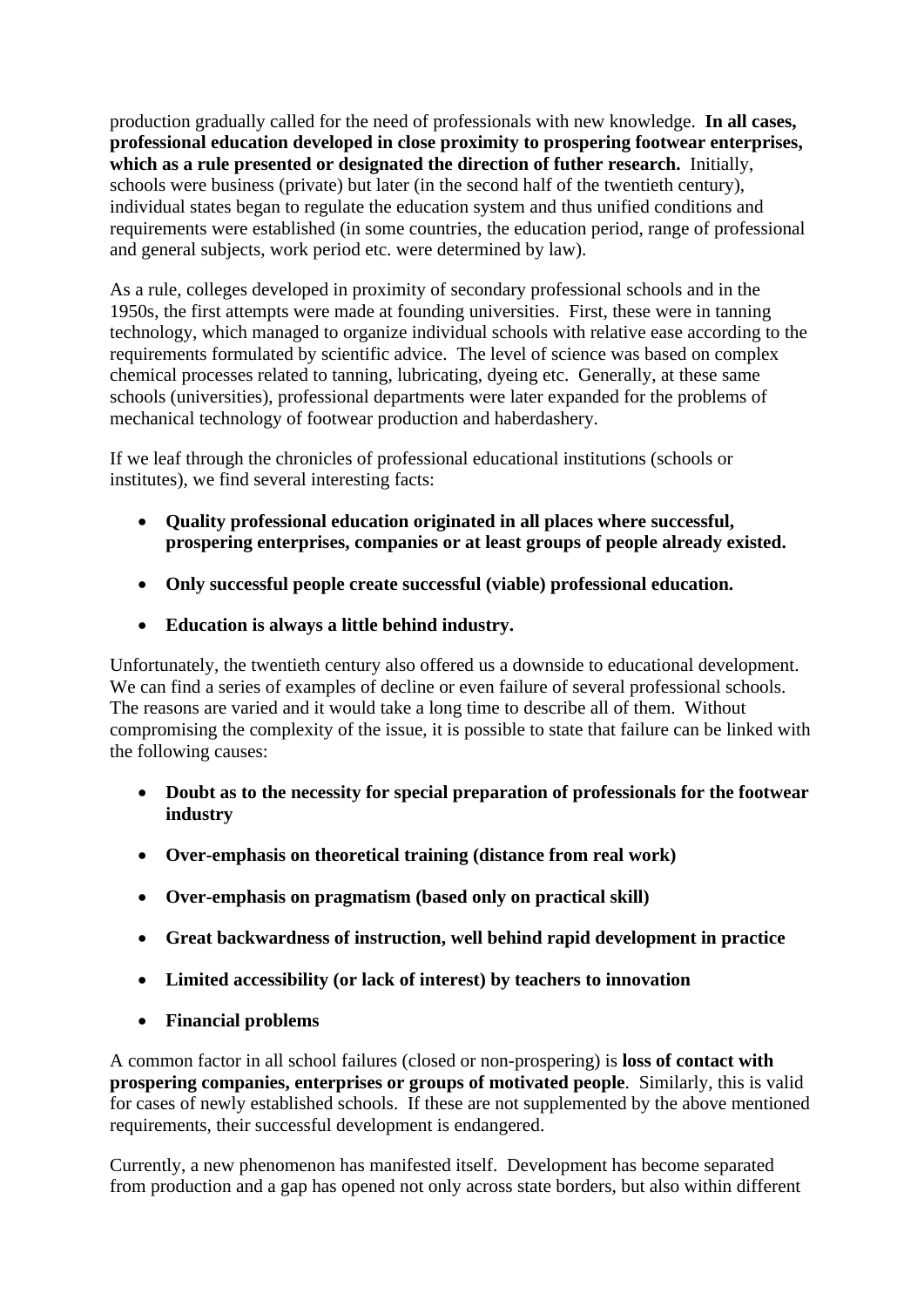economic systems. Unfortunately, professional education is predominantly located in countries in which footwear production has declined for several years and where institutions involved with development find it difficult to survive. In other words: professional education has become an orphan, whose parents are divorced and neither is interested in the offspring.

If the world changes, it must also rightfully change its education system (in volume and extent). One serious complication is that education was once financed, insufficiently as a rule, out of the state budget. Professional education focused on the footwear industry faced a complicated situation and began to become markedly delayed behind other industrial branches.

The higher the level of professional education, the greater the share of close cooperation with research. And the results of research must be continuously compared with the results of other work sites. Therefore it is necessary to publish professional periodicals, arrange professional seminars, conferences and congresses. These rules are necessary conditions for further development in all technological fields. Unfortunately, we must admit that in this direction, the footwear industry has also markedly stagnated.

If we seek inspiration for a solution in other fields, a series of examples offer themselves. For example, pedagogy, a field that publishes a series of professional magazines and regularly arranges professional meetings. In this regard, let's have a look at several of the most recently published conclusions, which originated from studies and research conducted in the field of pedagogical science.

From ACIIC's research (1) in international trends in innovation, technology and competitive strategy, it was concluded that the basis of international competitive advantage and sustainable development lies in our ability, as individuals, organisations and as a society, to learn fast and effectively, and to apply that learning appropriately. The basis of our ability to meet the political and cultural challenges of a global culture and economy will also require fundamental innovation in learning.

The design and organisation of learning throughout the life-cycle in schools, organisations and communities will be subject to the same scale of transformative change as that which has transformed manufacturing over the past decade.

This transformation will affect:

- technological platforms and management paradigms
- organisational restructuring and convergence between organisations and industries
- work re-design and skill formation for professionals engaged in providing learning, training and education services
- relationships with suppliers and customers
- the internationalisation of markets, and
- increased competitiveness in those markets.

In the some materals (1) it has been shown that future professional education will be influenced by three significant forces:

• **Globalization of the economy and production.** These general considerations need to be transformed into training conditions for the footwear and leather industry. No other field (production segment) is as globalized as the leather, footwear, and haberdashery industry. In a series of publication, countries of the world have been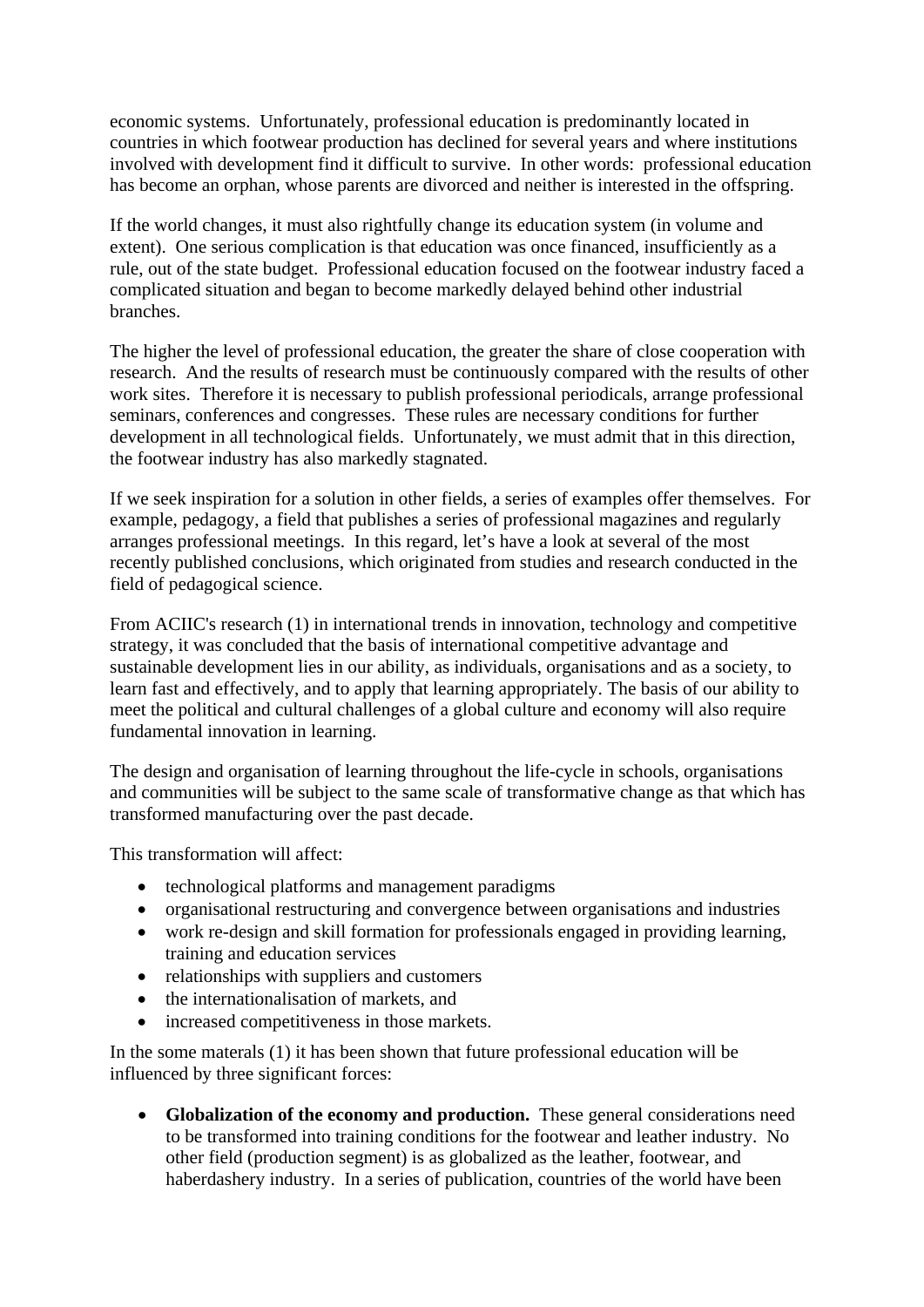divided into groups of footwear producing and footwear importing nations. For now, no analysis has been conducted to determine professional training for the footwear industry. And here, without pretension, we can accurately state that functioning professional schools have survived in countries where this industry prospered in the not so distant past, but for now none of these schools have changed to adapt to the subsequent globalization. In general, professional education is owned by the state and is thus not subject to the pressures of international competition and is not interest in globalizing its offer. On the other hand, such functioning schools have difficulty aligning themselves with the shift in footwear production to countries of the third world.

- **Technological changes in production organisation and pedogogical needs.** Development and research in technology for the footwear industry has slowed. At the beginning of the 1980s, interest in investing in labour-saving equipment declined because greater profits brought a shift in production to countries with cheaper labour. In these countries, however, professional education was not established for the leather industry since it hadn't existed previously and students could not be trained on the level necessary for the new, rapidly developing education system. Therefore, there have been only very short-term intensive training of those interested from the streets or retraining graduates from other fields. This has contributed to the spreading notion that the footwear industry can operate without professionally educated personnel.
- **The influence of applying other areas of research and the problem of applying the latest knowledge.** Institutional preparation of professionals for the footwear industry has been delayed to a certain degree behind the main technological innovations. Insufficiency and difficult acquisition of information about the latest technological trends, the impossibility of practical demonstrations incorporated into teaching (tours of actual operations, experimental verification laboratories), decreases the quality of professional training. The other problem area is the significant interdisciplinary aspect of education. Practically all successfully applied innovations introduced in the last decade developed as practical applications from other fields. For example:
	- Application of knowledge in macromolecular chemistry when converting classical materials for soles, heels, uppers and other footwear parts;
	- Using knowledge of physical chemistry when developing new adhesives;
	- Biomechanics when developing sports shoes and footwear for various types of illnesses;
	- Development of computer technology attached to the application of CAD/CAM/CIM technology;
	- Use of Internet for speeding up the transfer of data;
	- Understanding commerce, market research, the influence of advertisement from applied economic sciences;
	- New knowledge in ecology and health protection.

It appears that the content of knowledge about footwear production has changed from a simple description of craft rules to a multi-disciplinary educational foundation in a short period of time.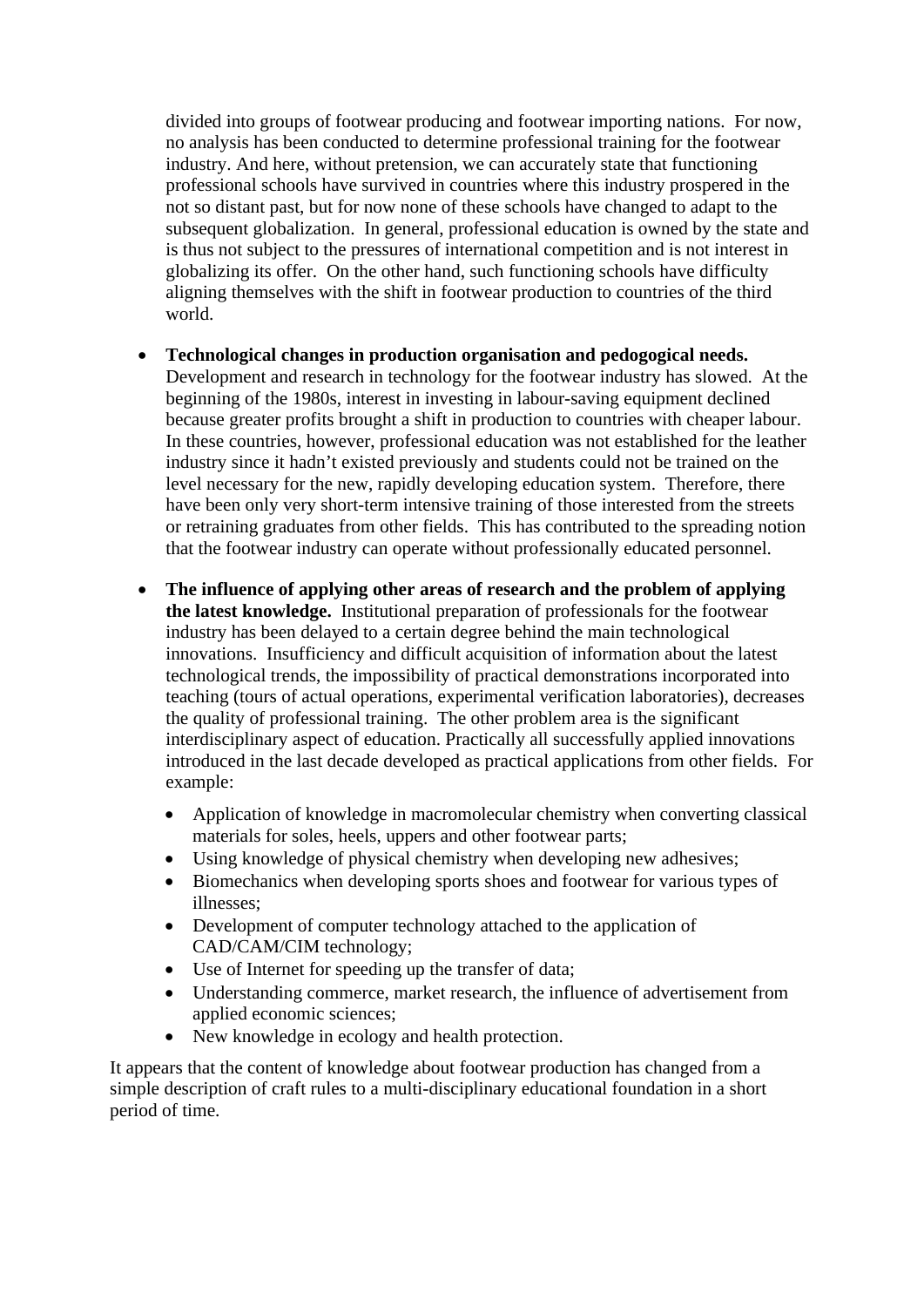Research across the education sector indicates that there are eight defining principles:

- Lifelong learning has been verified in medicine and has gradually expanded into a series of other industrial fields as well. For now, this doesn't exist for the footwear industry, but it has been shown that it would be very advantageous to prepare educational courses in various skills (applied chemistry, adhesive technology, the problematic of stitching, cutting materials, biomechanics of the shod foot, ecological problems, health protection of workers in footwear production and a series of others).
- Learner-directed learning has again been successfully applied in the area of computer applications. In the area, this type of motivation for students is not employed in the footwear industry and not even direct teaching is possible due to the insufficiency of modern literature.
- Learning to learn is a methodological problem. It is known, however, that prospering fields (such as, for example, computer sciences), for which rapid growth of information is typical, attempts have been made to influence the intensification of instruction and also the method and improvement of teaching.
- Customised learning is more or less typical for flexible private or semi-private educational institutes, which need not be subject to accreditation proceedings. This means that preparation of educational programs is made to order. This should be very practical for the footwear and leather industry and bilaterally advantageous.
- Collaborative/co-operative learning is interpreted very generally. Co-operation in teaching for training conditions needs to be understood as co-operation of existing schools with preparation of newly established schools and institutions in countries with developing footwear industries.
- Just-in-time learning depends more or less on teaching organisation. Again, it is typical for non-industrial fields. If interpreted literally for the footwear and leather industry, with a slight exaggeration, this would mean that preparation of professionals in countries of the Far East should presage an industrial boom. And that is against existing experience, when it has been demonstrated that professional education without a base for industrial production cannot be qualitative.

Many of these principles are reflected, for example, in the changing model for a Masters in Business Administration (MBAs), as advocated in the Karpin Report (2).

A summary of the problematic of professional education at the beginning of the third millennium is not easy. For now, strong pressures on rentability and prosperity of footwear production has forced producers to abandon obsolete technology while education has not been affected by non-rentatibility and thus some educational methods still have their roots in the last century. Therefore, let us try to pose several more general questions once again.

Are ancient ideas about education still valid in today's globalised age? Are any notions about the ideal education for professionals applicable in the footwear industry? Does the current, heavily globalised footwear industry need qualified professionals?

An entire series of such questions could be posed. They have one answer in common: